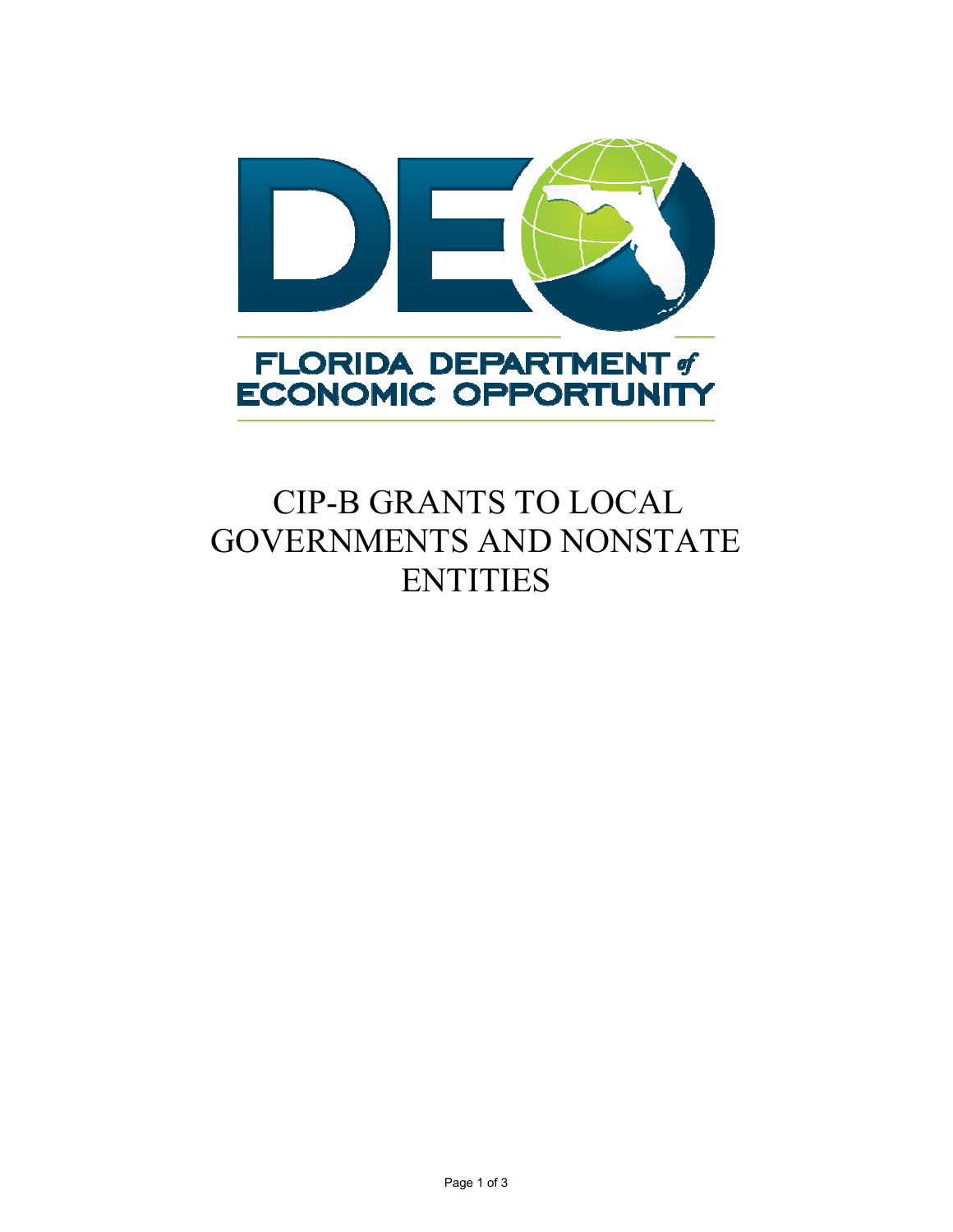## **CIP-B Infrastructure Support Grants and Aid to Local Governments**

|                                                                | <b>Agency:</b>                                           | Dept. of Economic Opportunity           |             |                                       | <b>Appropriation Category:</b> | 143150      |             |  |  |  |  |  |  |
|----------------------------------------------------------------|----------------------------------------------------------|-----------------------------------------|-------------|---------------------------------------|--------------------------------|-------------|-------------|--|--|--|--|--|--|
|                                                                | Service:                                                 | Rural Infrastructure                    |             | <b>LAS/PBS Budget Entity</b><br>Code: |                                | 40300100    |             |  |  |  |  |  |  |
|                                                                | LRPP NARRATIVE PAGES DESCRIBING GRANTS TO LOCAL GOVERNMI | 113-114                                 |             |                                       |                                |             |             |  |  |  |  |  |  |
| <b>Fund Source</b>                                             |                                                          |                                         |             |                                       |                                |             |             |  |  |  |  |  |  |
| General Revenue and Documentary Stamp Taxes                    |                                                          |                                         |             |                                       |                                |             |             |  |  |  |  |  |  |
| (State Economic Enhancement and Development (SEED) Trust Fund) |                                                          |                                         |             |                                       |                                |             |             |  |  |  |  |  |  |
|                                                                |                                                          |                                         |             |                                       |                                |             |             |  |  |  |  |  |  |
|                                                                |                                                          |                                         |             |                                       |                                |             |             |  |  |  |  |  |  |
|                                                                |                                                          |                                         |             |                                       |                                |             |             |  |  |  |  |  |  |
| <b>Authority</b>                                               |                                                          |                                         |             |                                       |                                |             |             |  |  |  |  |  |  |
| Section 288.1201, Florida Statutes                             |                                                          |                                         |             |                                       |                                |             |             |  |  |  |  |  |  |
|                                                                |                                                          |                                         |             |                                       |                                |             |             |  |  |  |  |  |  |
|                                                                |                                                          |                                         |             |                                       |                                |             |             |  |  |  |  |  |  |
|                                                                |                                                          |                                         |             |                                       |                                |             |             |  |  |  |  |  |  |
|                                                                |                                                          |                                         |             |                                       |                                |             |             |  |  |  |  |  |  |
| <b>Funding</b>                                                 |                                                          |                                         |             |                                       |                                |             |             |  |  |  |  |  |  |
|                                                                | <b>Historical Funding</b>                                |                                         | FY 2008-09  | FY 2009-10                            | FY 2010-11                     | FY 2011-12  | FY 2012-13  |  |  |  |  |  |  |
|                                                                |                                                          |                                         |             |                                       |                                |             | \$1,581,244 |  |  |  |  |  |  |
|                                                                |                                                          |                                         |             |                                       |                                |             |             |  |  |  |  |  |  |
|                                                                |                                                          |                                         |             |                                       |                                |             |             |  |  |  |  |  |  |
|                                                                |                                                          |                                         |             |                                       |                                |             |             |  |  |  |  |  |  |
|                                                                |                                                          |                                         |             |                                       |                                |             |             |  |  |  |  |  |  |
|                                                                |                                                          |                                         |             |                                       |                                |             |             |  |  |  |  |  |  |
|                                                                | <b>Projected Funding</b>                                 |                                         | FY 2013-14  | FY 2014-15                            | FY 2015-16                     | FY 2016-17  | FY 2017-18  |  |  |  |  |  |  |
|                                                                |                                                          |                                         | \$1,581,245 | \$1,581,245                           | \$1,581,245                    | \$1,581,245 | \$1,581,245 |  |  |  |  |  |  |
|                                                                |                                                          |                                         |             |                                       |                                |             |             |  |  |  |  |  |  |
|                                                                |                                                          |                                         |             |                                       |                                |             |             |  |  |  |  |  |  |
|                                                                |                                                          |                                         |             |                                       |                                |             |             |  |  |  |  |  |  |
|                                                                |                                                          | Office of Policy and Budget - July 2012 |             |                                       |                                |             |             |  |  |  |  |  |  |